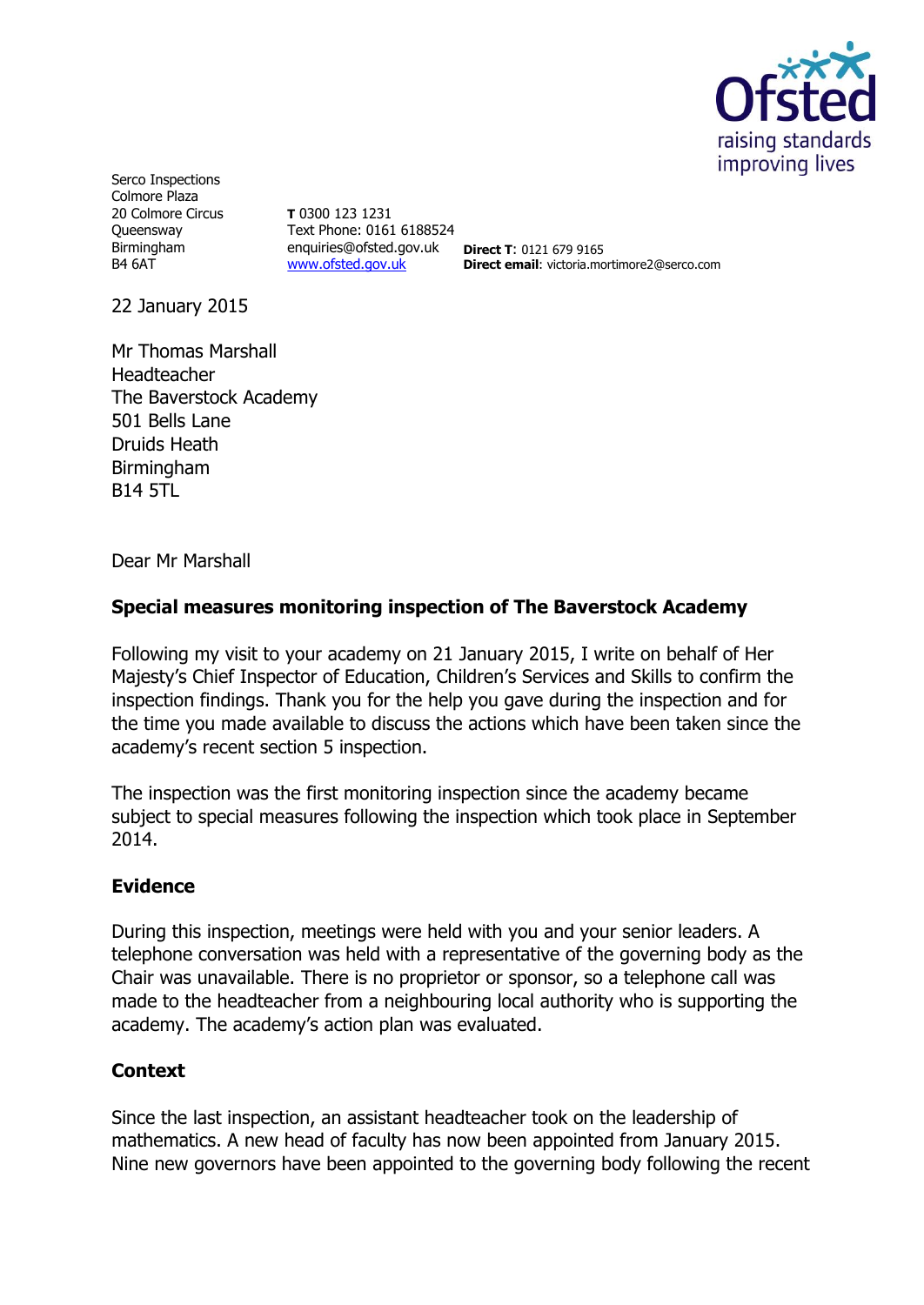

external review of governance. An external link has been established with the headteacher from a school in a neighbouring authority.

#### **The quality of leadership in and management of the academy**

Changes made to the senior leadership and heads of department made shortly before the last inspection are now starting to have an impact. A new system for recording students' progress has been introduced which enables leaders to track frequently and rigorously the attainment and progress of individual students and groups of learners, including students known to be eligible for free school meals, disabled students and those who have special educational needs. The first set of achievement data, made available in December 2014, has given leaders a baseline to measure progress throughout the year. Data collection is more frequent in Years 9, 10 and 11 than it is in Years 7 and 8.

Leaders have ensured that achievement information entered by teachers is accurate and is supported by evidence. Leaders set realistic but challenging targets for students' progress. Support and training from leaders is enabling teachers to plan for and monitor students' progress.

Following the change in leadership in mathematics, an action plan has been drawn up and the department restructured, with focused roles for individual teachers drawing on their individual strengths. The faculty has been relocated from the top to the ground floor, where classrooms are now more accessible for drop-ins by senior leaders. Additional funding has been secured, focused on potentially higher attaining students in Key Stage 4, which has led to a significant increase in uptake for mathematics in the sixth form for next year.

The academy's predicted GCSE results for 2015, based on recent externally set tests and moderation, indicate that students in Year 11, including students known to be eligible for free school meals, disabled students and those who have special educational needs, are on course to make significant improvements on the most recent examination results in 2014.

The monitoring of teaching by leaders has been extended to take account of a wider range of evidence than lesson observation. Senior leaders and heads of department are involved in scrutiny of students' work and achievement data analysis to support their judgments on students' progress and teaching. The marking policy has been revised and leaders are checking that marking is up to date, conforms to the policy and is helpful in informing students how they are doing and what their next steps should be.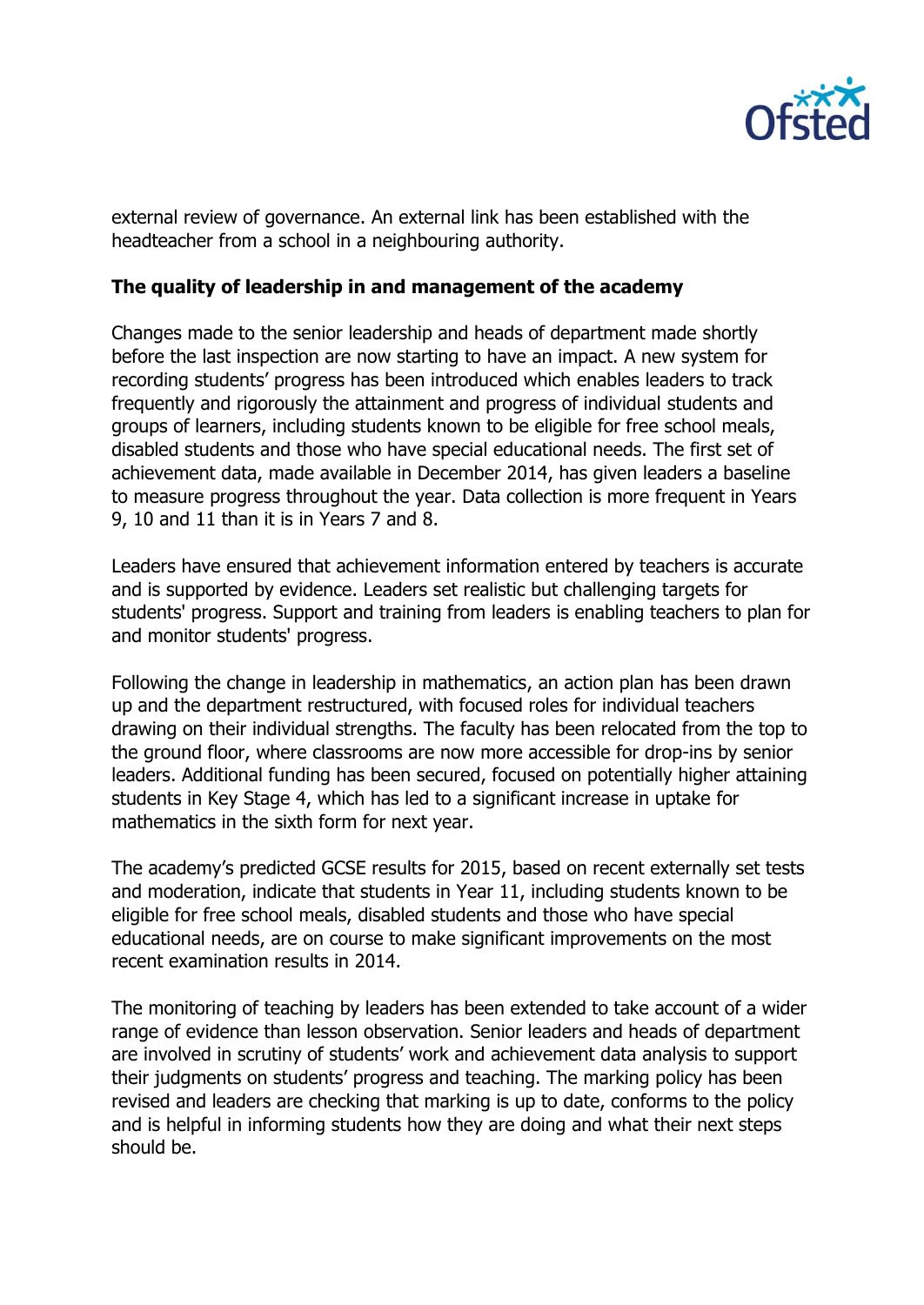

Leaders have identified where teaching is not yet good and have put in place individual measures of support and challenge to bring about improvements. Monitoring of teaching is also checking that teachers are setting work at the right level for all groups of students, including students known to be eligible for free school meals, disabled students, those who have special educational needs and high-attaining students.

The academy's action plan is focused on the key issues identified from the last inspection, sets out milestones and indicates lines of responsibility for those monitoring and evaluating the plan. Not all success criteria are sufficiently quantified, which would further help those evaluating progress to measure the success of actions taken.

The significant changes in personnel on the governing body have ensured it has a wider depth of educational and business experience. It is too early to see the impact of these changes, but all governors have received additional training. Leaders reported that, at the most recent governing body meeting in December 2014, governors were starting to ask challenging questions about students' progress, based on the achievement data they now receive. Champions for special educational needs and pupil premium have been nominated within the governing body.

In the absence of a proprietor, sponsor or local authority link, the academy is seeking external validation through its partnerships with other headteachers; in particular, with a school in a neighbouring authority. This has provided support through the development of the action plan and through establishing links to share good practice.

The academy has not permanently excluded any student for four years but there has been a recent rise of fixed-term exclusions. The academy has ensured that students are no longer sent home as an alternative to exclusion. It is now meeting its requirements, in line with government guidance. No students are on part-time timetables. The issue of low-level disruption in classes is being tackled through focused lesson observations and drop-ins. Leaders are analysing trends in behaviour and attendance and, through the deployment of a key worker, attendance is improving for most groups, although not for Gypsy Roma and Traveller students.

Leaders have ensured that teachers in LEAP (the centre for students who need intensive support with their behaviour or attendance) and BIC (which caters for new arrivals who speak little or no English) are now members of subject departments and faculties. This is leading to improved communication between mainstream lessons and out-of-class interventions, and a greater consistency in the curriculum provision.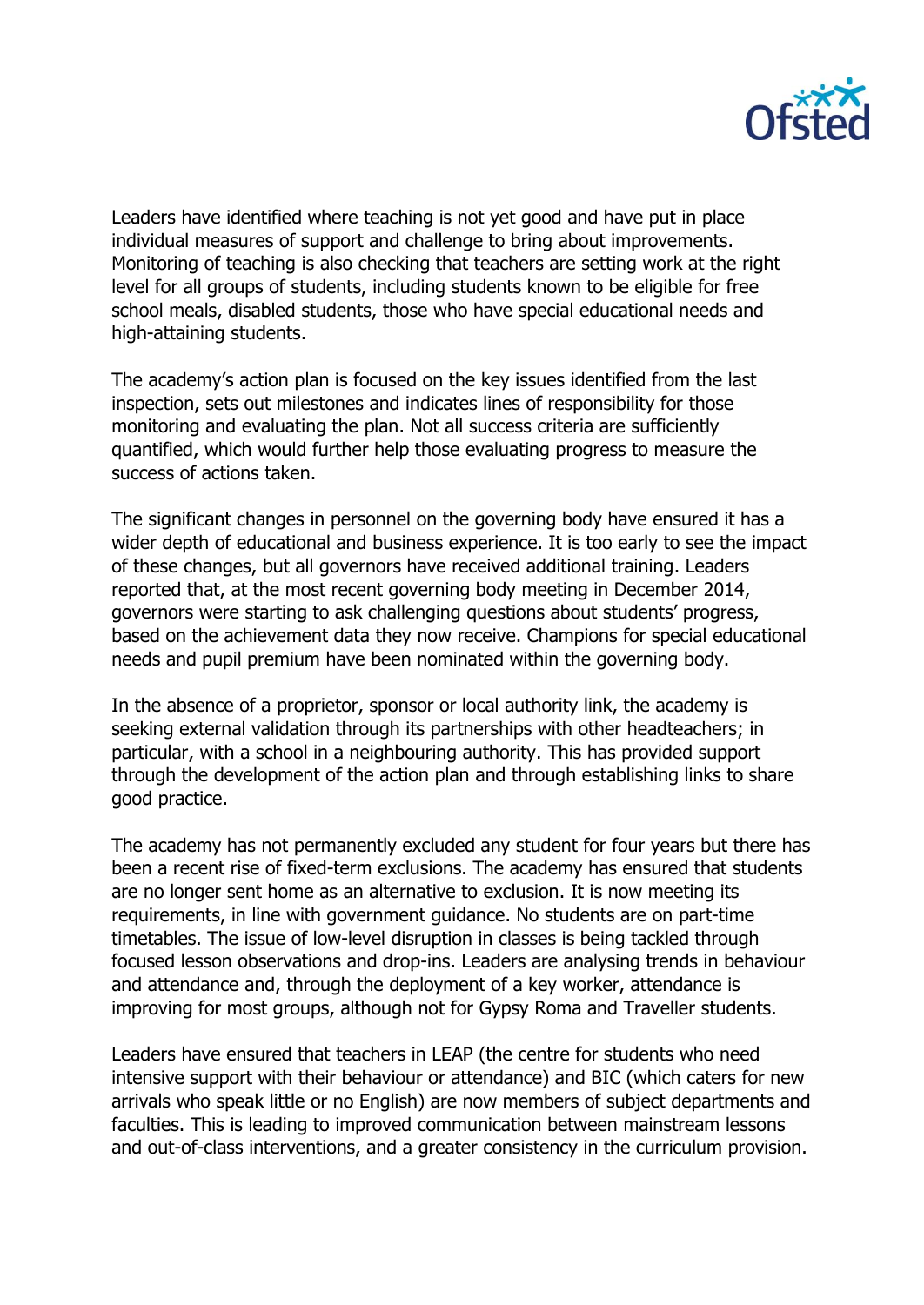

A greater proportion of students who receive additional support are now moving into mainstream lessons more quickly

Following the monitoring inspection the following judgements were made:

The academy is making reasonable progress towards the removal of special measures.

The academy's action plan is fit for purpose.

Having considered all the evidence, I strongly recommend that the academy does not seek to appoint newly qualified teachers.

I am copying this letter to the Secretary of State, the Chair of the Governing Body, and the Director of Children's Services for Birmingham. This letter will be published on the Ofsted website.

Yours sincerely

Mark Sims **Her Majesty's Inspector**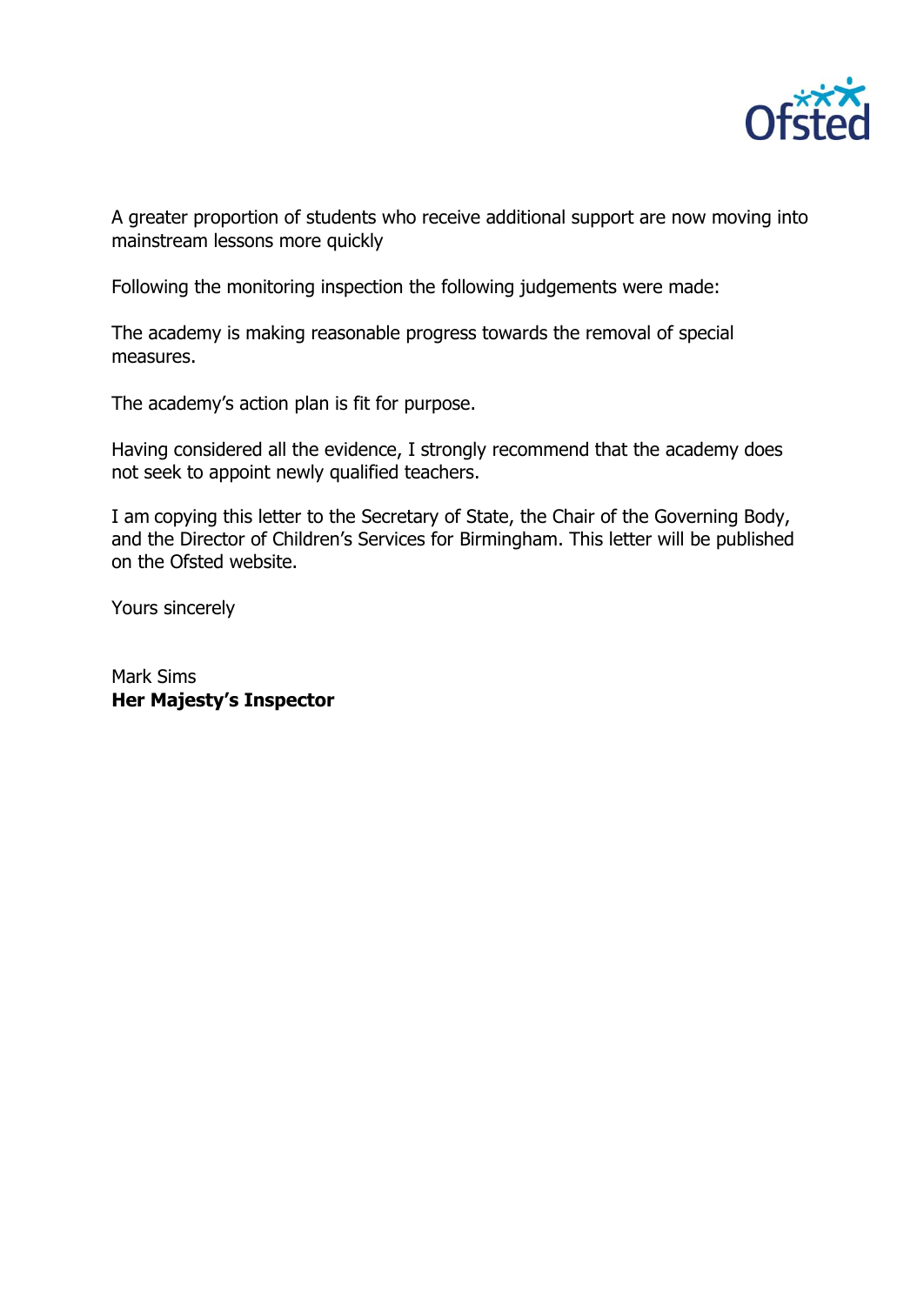

# **Annex**

### **The areas for improvement identified during the inspection which took place in September 2014**

- Improve the quality of teaching, particularly in mathematics and science, so that the progress and attainment of all groups of students, especially disadvantaged students and those with special educational needs, improves rapidly by:
	- $\equiv$ ensuring that teachers receive good training and support to set appropriately challenging targets for students and to assess accurately their progress in lessons and over time
	- ensuring that the long-term assessment information and the ongoing assessments from lessons are used continually to plan and teach lessons at the right level for different groups of students
	- making sure that teachers mark books frequently enough and in a way that informs students about their successes and the next steps they need to take
	- consistently and effectively challenging low level disruption so that the  $\frac{1}{2}$ focus is on learning in all lessons
	- $\equiv$ ensuring that the curriculum in the LEAP provision closely mirrors that in the mainstream part of the academy so that students do not fall behind with their preparation for examinations at the end of Year 11.
- Improve leadership and management so that all actions drive improvement in students' achievement by:
	- $\equiv$ establishing a clear basis on which to set challenging targets for all students to enable them to make good progress
	- ensuring that leaders and managers at all levels frequently and rigorously  $\,$ analyse the progress that all groups of students are making in all subjects, including in Years 7 and 8, identify where and why there is underachievement and take carefully planned actions to put this right
	- implementing a rigorous system to evaluate the quality of teaching  $\equiv$ throughout the academy, using information about students' progress as well as observations and scrutinies of students' work, and putting in place appropriate strategies to improve teaching where this is needed
	- analysing more thoroughly other information gathered in the academy,  $\equiv$ such as attendance and behaviour data, and using this to target actions in a more focused way
	- minimising the use of part-time timetables for LEAP students in line with  $\equiv$ government guidance and ensuring that correct exclusion procedures are followed if it is necessary for a student to be removed from the academy site for disciplinary reasons